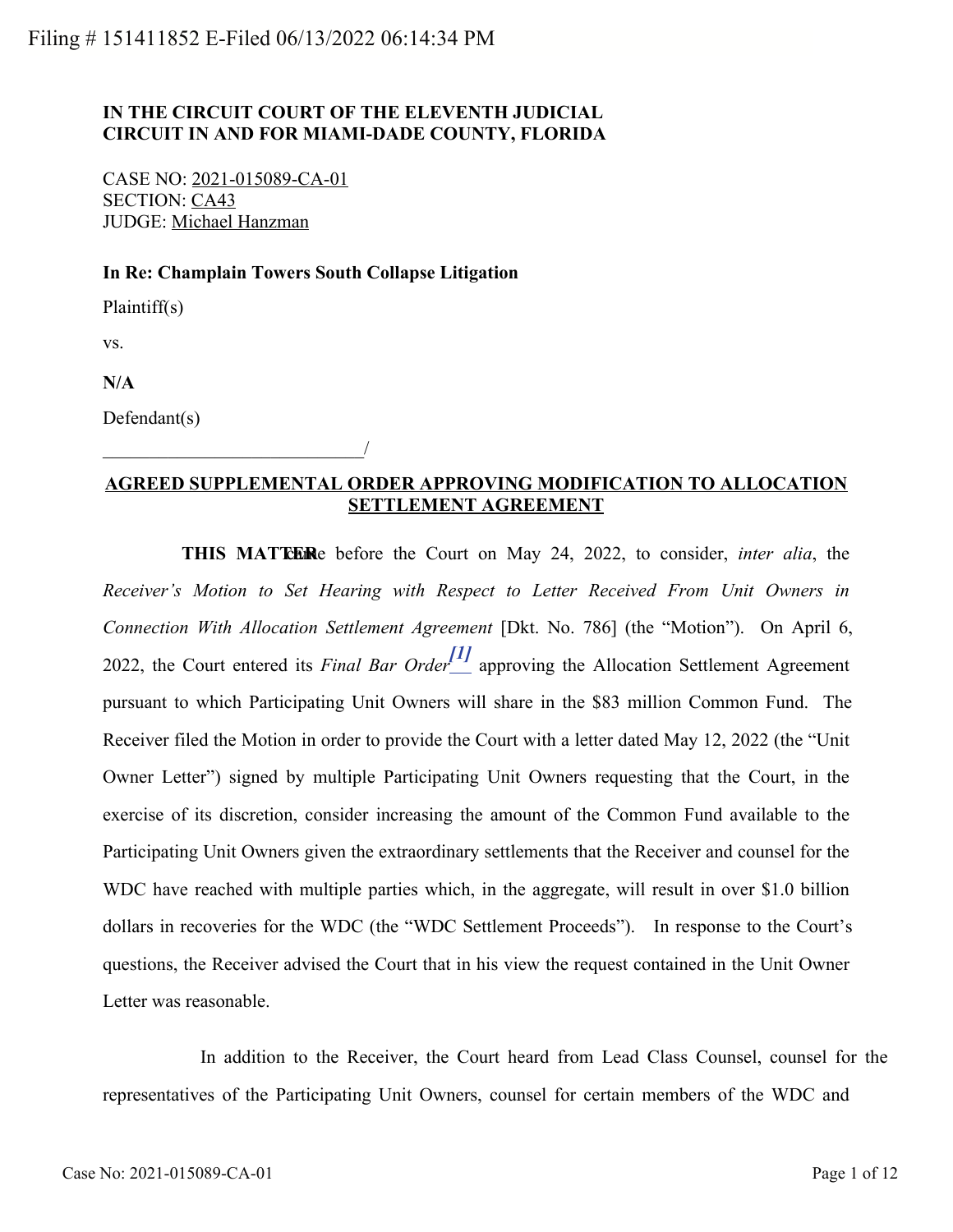Unit Owners who appeared at the hearing.

 Based on the agreement of the parties, and for the reasons announced on the record which are incorporated as though fully set forth herein, the Court

**ORDERS** as follows:

- 1. The Motion is GRANTED, upon the terms and conditions set forth in this Agreed Order.
- 2. The Receiver is authorized to increase the amount of the Common Fund available to Participating Unit Owners from \$83 million to \$96 million, subject to the following conditions:
	- None of the WDC Settlement Proceeds shall be used to fund any portion of the a. Common Fund. Instead, the additional funds shall be allocated from proceeds of the sale of the Property or from the proceeds of the Association's property insurance held by the Receiver; and
	- The Participating Unit Owners shall fully cooperate with Receiver including, without b. limitation, by executing any all documents that the Receiver determines are necessary to terminate the Condominium, consummate the sale of the Property and the transactions contemplated by the Allocation Settlement Agreement, including, without limitation, by executing the releases, termination notices, consents and other documents that are necessary to conclude this case forthwith. If a Unit Owner fails to cooperate with the Receiver as set forth herein, the Receiver shall bring such lack of cooperation to the Court's attention and the Court, after notice and a hearing, reserves the right to deny any such non-cooperating Unit Owner the right to share in the additional \$13 million allocated to Unit Owners hereunder.
- 3. The Court will not consider any further requests to increase the amount of the Common Fund available to Participating Unit Owners.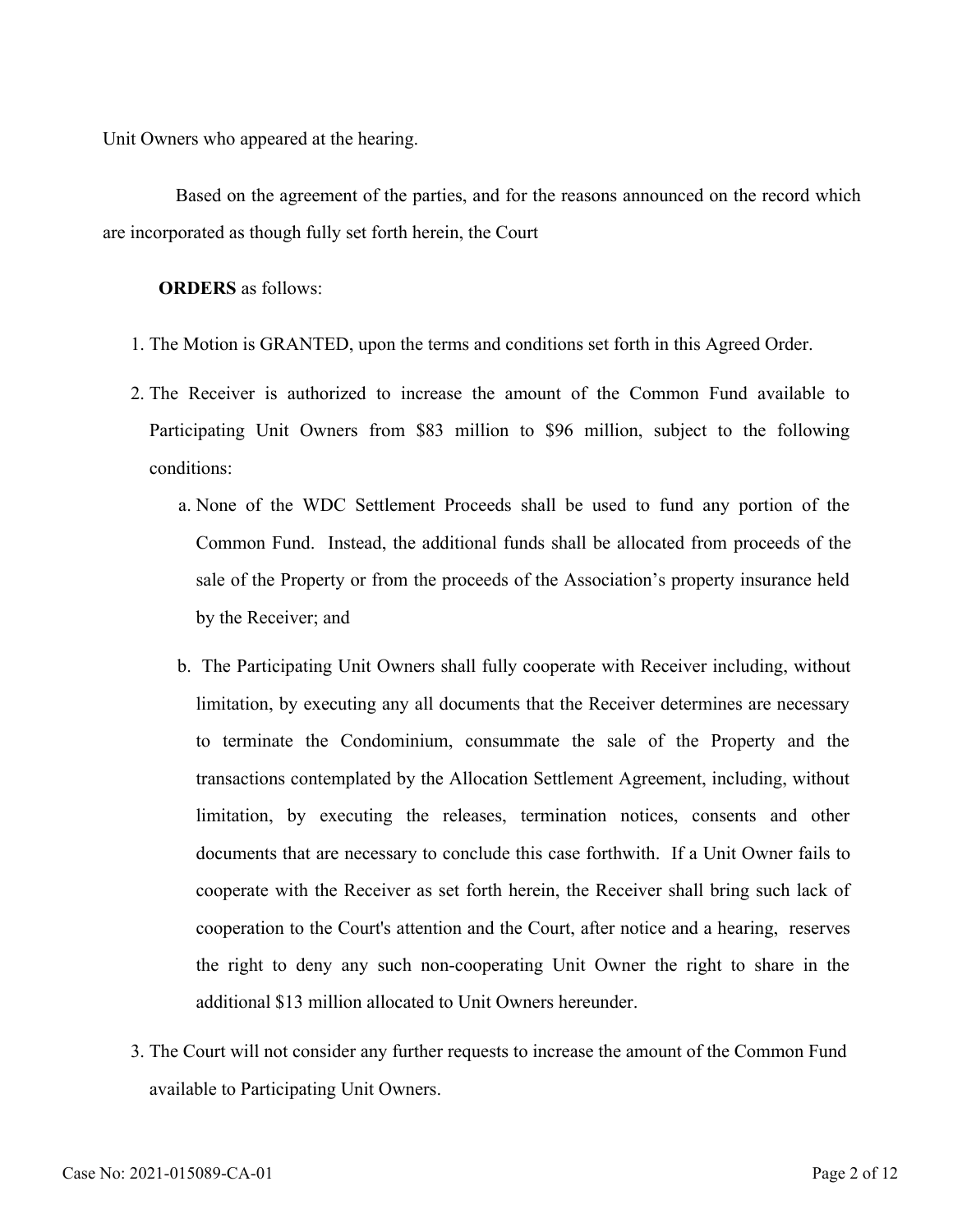4. The Court retains jurisdiction to interpret and enforce this Order.

<span id="page-2-0"></span>[\[1\]](#page-0-0) Capitalized terms used in this *Agreed Supplemental Order Approving Modification to Allocation Settlement Agreement* and not otherwise defined herein shall have the meanings ascribed to such terms in the Final Bar Order.

**DONE** and **ORDERED** in Chambers at Miami-Dade County, Florida on this 13th day of June, 2022.

Abbet Alphap 6:01 P

2021-015089-CA-01 06-13-2022 6:01 PM Hon. Michael Hanzman

**CIRCUIT COURT JUDGE** Electronically Signed

No Further Judicial Action Required on **THIS MOTION**

CLERK TO **RECLOSE** CASE IF POST JUDGMENT

### **Electronically Served:**

Aaron Jacobs, ajacobs@butler.legal Aaron Jacobs, dmarquith@butler.legal Aaron M. Jacobs, ajacobs@butler.legal Aaron M. Jacobs, dmarquith@butler.legal Aaron M. Jacobs, aalbelo@butler.legal Aaron Podhurst, apodhurst@podhurst.com Aaron Podhurst, dricker@podhurst.com Adam A Schwartzbaum, adams@moskowitz-law.com Adam A Schwartzbaum, service@moskowitz-law.com Adam A Schwartzbaum, dione@moskowitz-law.com Adam Moskowitz, adam@moskowitz-law.com Adam Moskowitz, dione@moskowitz-law.com Adam Moskowitz, service@moskowitz-law.com Alfred Armas, alfred@armaslaw.com Alison E Patino, apatino@patinolaw.com Amanda Anderson, AAnderson@insurance-counsel.com Amanda K Anderson, eservice@insurance-counsel.com Amanda K Anderson, aanderson@insurance-counsel.com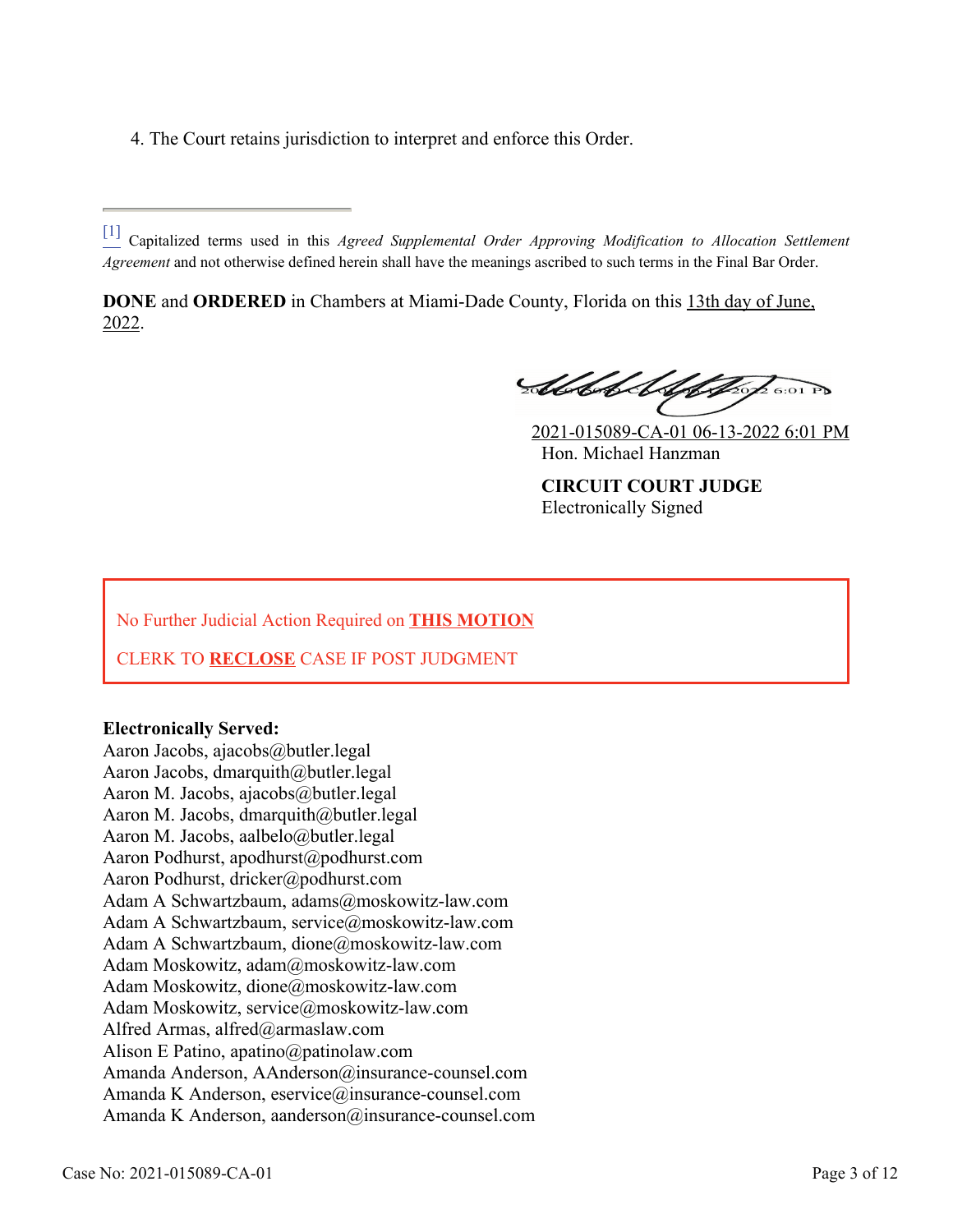Amanda K Anderson, InsuranceCounsel2050@gmail.com Ana Angelica Viciana, anita@miamidade.gov Ana Angelica Viciana, mbarber@miamidade.gov Andrew B. Yaffa, aby@grossmanroth.com Andrew B. Yaffa, omb@grossmanroth.com Andrew M Feldman, feldmana@kleinpark.com Andrew M Feldman, montanem@kleinpark.com Andrew M Feldman, piersonj@kleinpark.com Andrew P. Gold, Esq., andrew.gold@akerman.com Andrew P. Gold, Esq., jill.parnes@akerman.com Andrew Paul Gold, andrew.gold@akerman.com Andrew Paul Gold, jill.parnes@akerman.com Andrew Paul Gold, bobbi.engelke@akerman.com Andrew Russell Kruppa, andrew.kruppa@squirepb.com Andrew Russell Kruppa, patricia.sullivan@squirepb.com Andrew Russell Kruppa, FLA\_Dckt@squirepb.com Anthony Chiarello, anthony@chiarellolegal.com Anthony Chiarello, ACL.001@chiarellolegal.com Anthony J Carriuolo, acarriuolo@bergersingerman.com Anthony J Carriuolo, mnewland@bergersingerman.com Anthony J Carriuolo, drt@bergersingerman.com Anthony Perez, aperez@hsmpa.com Ariella J Ederi, ariella.ederi@pillsburylaw.com Aron Raskas, araskas@gunster.com Aron Raskas, avalido@gunster.com Aron Raskas, eservice@gunster.com Aryeh Kaplan, aryeh.kaplan@pillsburylaw.com Aryeh Kaplan, nydocket@pillsburylaw.com Aryeh Kaplan, miadocket@pillsburylaw.com Benjamin Fernandez IV, bfernandez@silvasilva.com Benjamin Fernandez IV, mromera@silvasilva.com Benjamin Fernandez IV, sangelbello@silvasilva.com Benjamin Fernandez, IV, bfernandez@silvasilva.com Benjamin Fernandez, IV, tgomez@silvasilva.com Bernadette Vazquez, bvazquez@klugerkaplan.com Bernadette Vazquez, clong@klugerkaplan.com Beth Moon, beth.moon@hoganlovells.com Beth Moon, miamidocketing@hoganlovells.com Bradford R. Sohn, brad@bradsohnlaw.com Bradford R. Sohn, paralegal@bradsohnlaw.com Bradford R. Sohn, service.bradsohnlaw@gmail.com Bradley J Edwards, staff.efile@epllc.com Bradley J Edwards, brad@epllc.com Bradley J Edwards, maria@epllc.com Brenda Radmacher, brenda.radmacher@akerman.com Bret M Feldman, feldmanb@phelps.com Bret M Feldman, yolanda.vazquez@phelps.com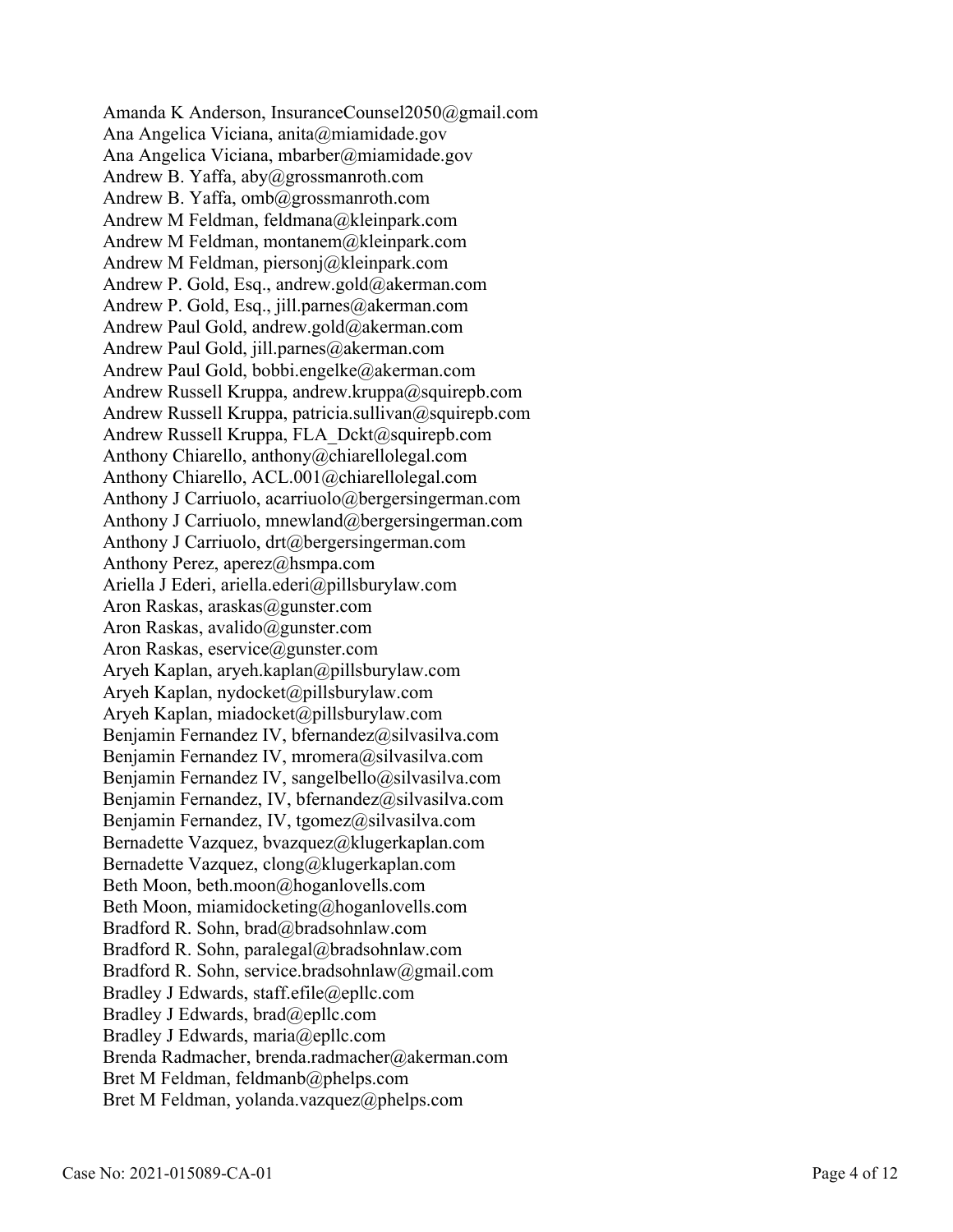Brian S Dervishi, bdervishi@wdpalaw.com Brian S Dervishi, service@wdpalaw.com Bruce Alan Katzen, bkatzen@klugerkaplan.com Bruce Alan Katzen, cfalla@klugerkaplan.com Bruce Alan Katzen, probate@klugerkaplan.com Carlos A. Velasquez, CVelasquez@VDLawyers.com Carlos A. Velasquez, Andrea@VDLawyers.com Carlos E Silva, csilva@silvasilva.com Carlos E Silva, mromera@silvasilva.com Carlos M. Macias, macias@leesfield.com Carlos M. Macias, becerra@leesfield.com Carlos M. Macias, abreu@leesfield.com Caroline Catchpole Spradlin, caroline.spradlin@phelps.com Caroline Catchpole Spradlin, samantha.powell@phelps.com Carolyn M. Luna, cluna@patinolaw.com Charles M-P George, e-service@cmpg-law.com Charles M-P George, cgeorge@cmpg-law.com Charles M-P George, bphillips@cmpg-law.com Christine L. Welstead, christine.welstead@bowmanandbrooke.com Christine L. Welstead, ashleigh.carroll@bowmanandbrooke.com Christine L. Welstead, lisa.morales@bowmanandbrooke.com Christopher L Barnett, barnettch@gtlaw.com Christopher L Barnett, nicauda@gtlaw.com Christopher S Carver, christopher.carver@akerman.com Christopher S Carver, cary.gonzalez@akerman.com Christopher T. Beck, cbeck@grsm.com Christopher T. Beck, jsoto@grsm.com Clinton C. Lyons Jr., kkirkland@morankidd.com Cole Scott & Kissane PA, Ryan.Charlson@csklegal.com Cole Scott & Kissane PA, Ryan.Soohoo@csklegal.com Cole Scott & Kissane PA, Construction.FTLW@csklegal.com Cosme Caballero, ccaballero@deutschblumberg.com Cosme Caballero, kdominguez@deutschblumberg.com Cosme Caballero, Esq., ccaballero@deutschblumberg.com Cosme Caballero, Esq., bblumberg@deutschblumberg.com Curtis Miner, curt@colson.com Curtis Miner, claudiav@colson.com Curtis Miner, eservice@colson.com Daniel Y Gielchinsky, dan@dgimlaw.com Daniel Y Gielchinsky, eservice@dgimlaw.com Daniel Y Gielchinsky, colleen@dgimlaw.com David B. Weinstein, weinsteind@gtlaw.com David B. Weinstein, thomasm@gtlaw.com David L Rosinsky Esq., LUKSFLL-Pleadings@LS-LAW.COM David L Rosinsky Esq., Drosinsky@insurancedefense.net David L Rosinsky Esq., spare@insurancedefense.net David M Wells, dwells@gunster.com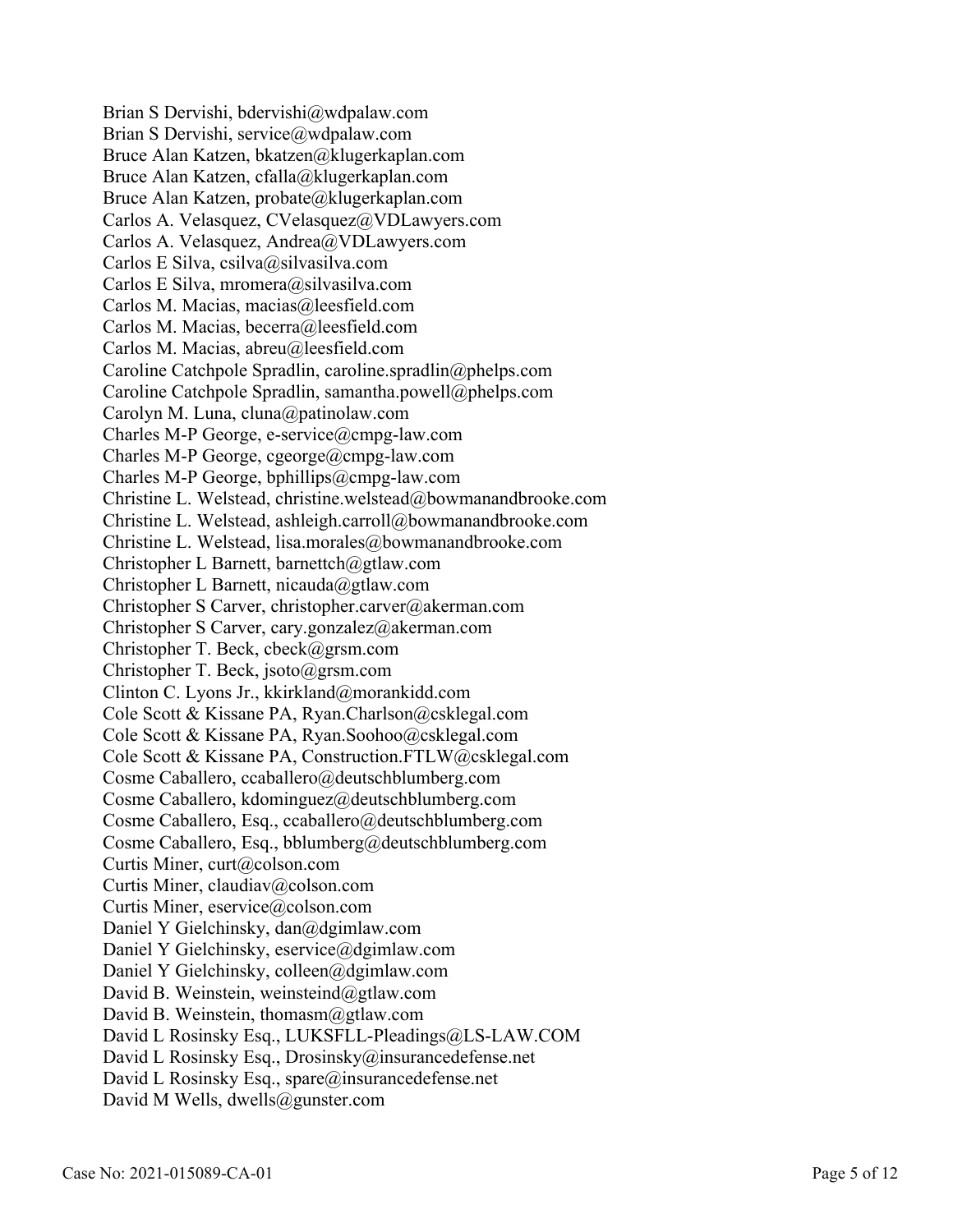David M Wells, dculmer@gunster.com David M. Murray, dmmurray@miami-airport.com David M. Murray, dmmurray@miami-airport.com David M. Murray, rmartin@miami-airport.com David M. Wells, dwells@gunster.com David M. Wells, dculmer@gunster.com David M. Wells, eservice@gunster.com David Stanoch, david@honiklaw.com Dorian N. Daggs, ddaggs@hsmpa.com Douglas J. Kress, dkress@schwedpa.com Douglas J. Kress, lrandell@schwedpa.com Douglas J. Kress, amarcus@schwedpa.com Dustin Blumenthal, dblumenthal@goldbergsegalla.com Dustin Blumenthal, ppowers@goldbergsegalla.com Dustin C. Blumenthal, dblumenthal@goldbergsegalla.com Dustin C. Blumenthal, ppowers@goldbergsegalla.com E. Bruce Johnson, johnson@jambg.com E. Bruce Johnson, young@jambg.com Edward Hernandez, serviceehernandez@falkwaas.com Edward Hernandez, MSalvarrey@falkwaas.com Edward Marod, emarod@gunster.com Edward Marod, dpeterson@gunster.com Edward R. Blumberg, erb@deutschblumberg.com Edward R. Blumberg, rmitchell@deutschblumberg.com Edward R. Blumberg, kdominguez@deutschblumberg.com Elliot H. Scherker, scherkere@gtlaw.com Elliot H. Scherker, miamiappellateservice@gtlaw.com Eric P. Hockman, ehockman@wsh-law.com Eric P. Hockman, lmartinez@wsh-law.com Eric Page Hockman, ehockman@wsh-law.com Eric Page Hockman, mgaines@wsh-law.com Eric Page Hockman, faubi@wsh-law.com Eric S Kay, ekay@kttlaw.com Eric S Kay, ga@kttlaw.com Eric S Kay, agarcia@kttlaw.com Esther Ruderman, eruderman@conroysimberg.com Esther Ruderman, eservicewpb@conroysimberg.com Esther Ruderman, aroberts@conroysimberg.com Felipe Gonzalez, fggonzalez@kelleykronenberg.com Felipe Gonzalez, afilippi@kelleykronenberg.com Felipe Gonzalez, mburkett@kelleykronenberg.com Frank Florio, FFlorio@gunster.com George R Truitt Jr., george.truitt@csklegal.com George R Truitt Jr., construction.miami@csklegal.com Gonzalo Barr, gbarr@dldlawyers.com Gonzalo Barr, viviane@dldlawyers.com Gonzalo Dorta, grd@dortalaw.com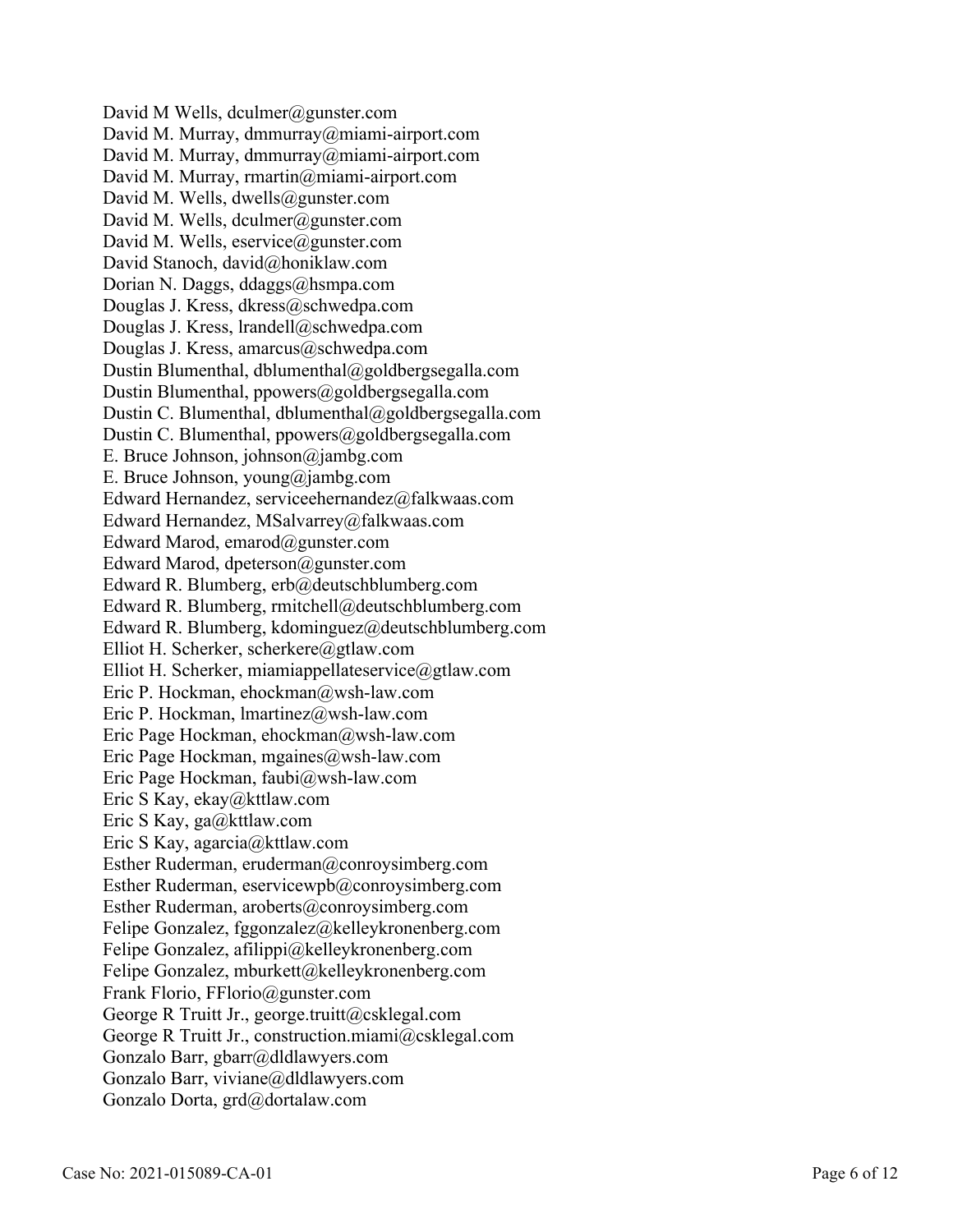Gonzalo R Dorta, grd@dortalaw.com Gonzalo R Dorta, jpedraza@dortalaw.com Gonzalo R Dorta, jgonzalez@dortalaw.com Graham LippSmith, g@lippsmith.com Graham LippSmith, mb@lippsmith.com Graham LippSmith, cca@lippsmith.com Gregory J Kahn, gkahn@boydjen.com Gregory J Kahn, jsaiz@boydjen.com Gregory J Kahn, mkruemmel@boydjen.com H. Clay Roberts, gloria@robertspa.com H. Clay Roberts, roberts@robertspa.com H. Clay Roberts, jennifer@robertspa.com Hali E Marsocci, Hali@RomanoLawGroup.com Hali E Marsocci, Becky@RomanoLawGroup.com Hali E Marsocci, Service@RomanoLawGroup.com Harley S. Tropin Esq., hst@kttlaw.com Harley S. Tropin Esq., sf@kttlaw.com Harley Tropin, hst@kttlaw.com Harold J. Lang, III, hlang@wwhgd.com Harold J. Lang, III, hjohnson@wwhgd.com Harold J. Lang, III, njordahl@wwhgd.com Harold Lang III, hlang@wwhgd.com Harold Lang III, dmallqui@wwhgd.com Henry Lawrence Perry, lperry@perry-young.com Henry Lawrence Perry, frichard@perry-young.com Henry N. Wixon, henry.wixon@nist.gov Houston S. Park III, parkh@kleinpark.com Houston S. Park III, harriss@kleinpark.com Howard Kraft Pita, spita@pwdlawfirm.com Howard Kraft Pita, lalvarez@pwdlawfirm.com Howard Kraft Pita, pitaservice@pwdlawfirm.com Howard M Bushman, howard@moskowitz-law.com Howard M Bushman, dione@moskowitz-law.com Ira L Libanoff, ilibanoff@flblawyers.com Ira L Libanoff, jfrometa@flblawyers.com JOHN H RUIZ, jruiz@msprecoverylawfirm.com JOHN H RUIZ, serve@msprecoverylawfirm.com JOHN H RUIZ, jruiz@msprecovery.com Janel C. Diamond, jdiamond@gunster.com Javier A. Lopez Esq., jal@kttlaw.com Javier A. Lopez Esq., ya@kttlaw.com Javier A. Lopez Esq., fsr@kttlaw.com Javier Zapata, jzapata@miamidade.gov Jeffrey Lee Newsome II, jeffrey.newsome@phelps.com Jeffrey Lee Newsome II, samantha.powell@phelps.com Jeffrey Michael Cohen, jmcohen@carltonfields.com Jeffrey Michael Cohen, schacon@carltonfields.com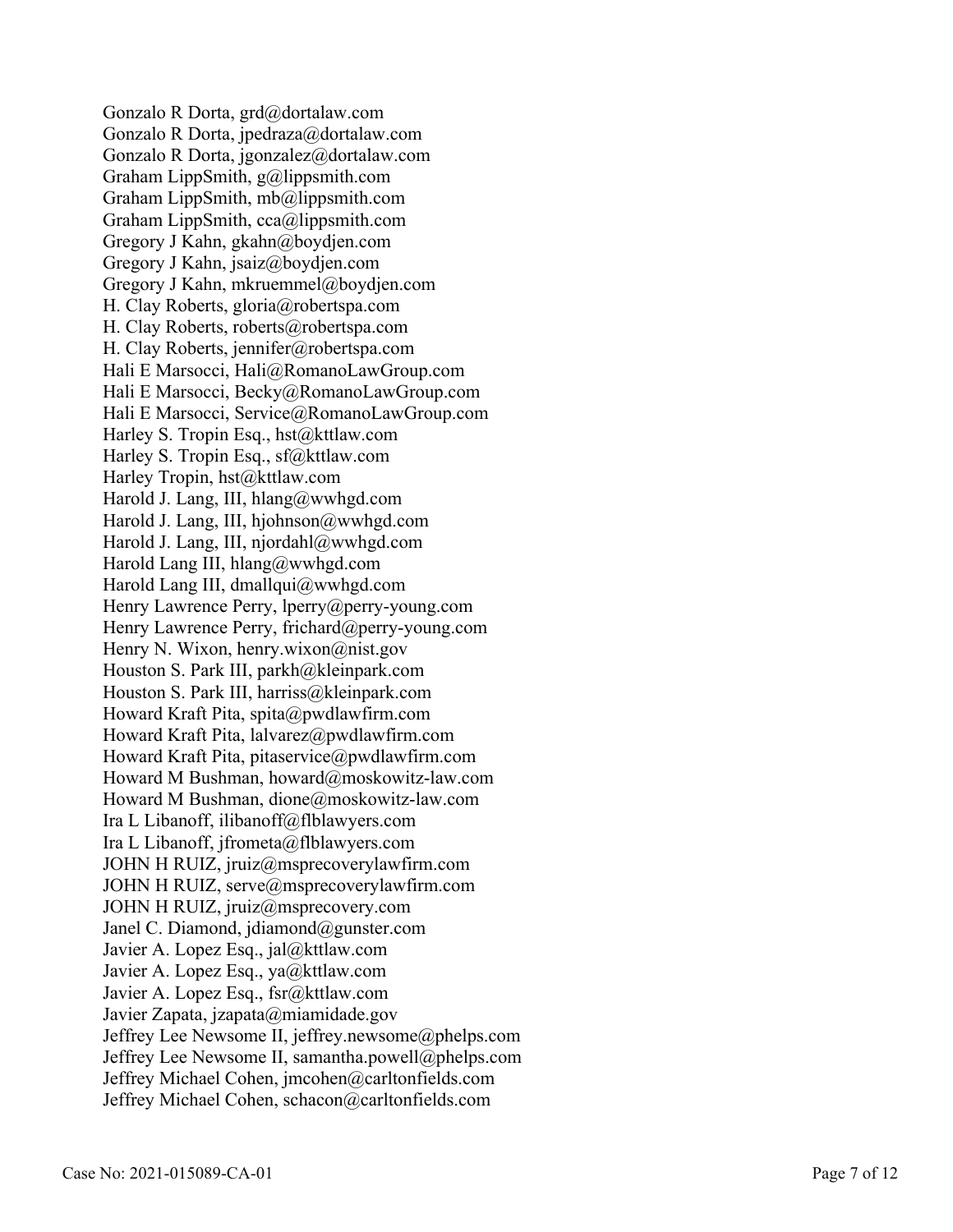Jeffrey Michael Cohen, miaecf@cfdom.net Jennifer Glasser, kelly.connolly@akerman.com Jennifer Glasser, joan.davis@akerman.com Jennifer Glasser, jennifer.glasser@akerman.com Jennifer Glasser, kelly.connolly@akerman.com Jennifer Glasser, kim.stathopulos@akerman.com Jillian M Askren, askrenj@gtlaw.com Jillian M Askren, thomasm@gtlaw.com Joel L McNabney, jmcnabney@rc.com Joel L McNabney, akatz@rc.com Joel L McNabney, kgratia@rc.com John B. Morgan, jmorgan@forthepeople.com John B. Morgan, kmitnik@forthepeople.com John B. Morgan, andrew@forthepeople.com John Davis, jdavis@slackdavis.com John H. Ruiz, jruiz@msprecoverylawfirm.com John H. Ruiz, serve@msprecoverylawfirm.com John H. Ruiz, afernandez@msprecoverylawfirm.com John Romano, John@RomanoLawGroup.com John Scarola, scarolateam@searcylaw.com John Scarola, mmccann@searcylaw.com John Scarola, scarolateam@searcylaw.com Jonathan E Kanov, jekanov@mdwcg.com Jonathan E Kanov, kafriday@mdwcg.com Jordi Guso, jguso@bergersingerman.com Jordi Guso, drt@bergersingerman.com Jordi Guso, fsellers@bergersingerman.com Jorge A Calil Esq., jorge@jcalillaw.com Jorge A Calil Esq., jeannie.calillaw@gmail.com Jorge L. Piedra, jpiedra@kttlaw.com Jorge L. Piedra, ga@kttlaw.com Jorge Silva, jsilva@silvasilva.com Jorge Silva, csilva@silvasilva.com Jorge Silva, hsoto@silvasilva.com Joseph H. Serota, jserota@wsh-law.com Joseph H. Serota, lmartinez@wsh-law.com Joseph M. Kaye, joseph@moskowitz-law.com Joseph M. Kaye, dione@moskowitz-law.com Josh M Rubens, jrubens@klugerkaplan.com Josh M Rubens, cfernandez@klugerkaplan.com Josh M Rubens, probate@klugerkaplan.com Joshua D Fuller, jfuller@fullerlawyers.com Joshua D Fuller, lposch@fullerlawyers.com Joshua Talcovitz, TalcovitzJ@kleinpark.com Jourdan Leslie Weltman, jw0326@universalproperty.com Jourdan Leslie Weltman, subrogationservice@universalproperty.com Jourdan Leslie Weltman, vm1217@universalproperty.com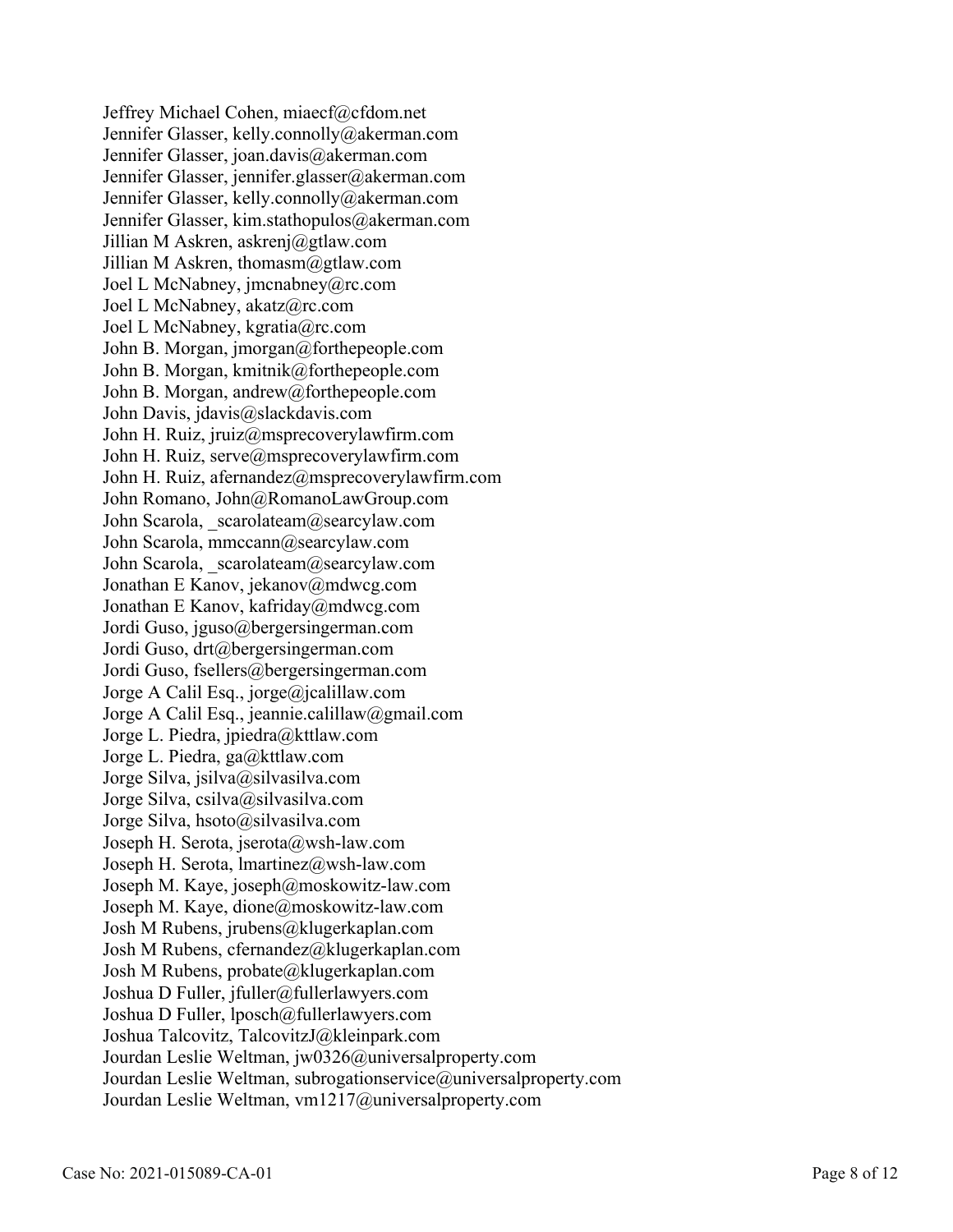Judd G. Rosen, pleadings@goldbergandrosen.com Judd G. Rosen, jgrsecy@goldbergandrosen.com Julia Holden-Davis, JHoldenDavis@gunster.com Julia Holden-Davis, dholland@gunster.com Julian S. Geraci Esq., jgeraci@pbcgov.org Julian S. Geraci Esq., aairey@pbcgov.org Karen B Parker, kparker@kbparkerlaw.com Karen B Parker, ebacker@kbparkerlaw.com Kenneth R Drake, kendrake@dldlawyers.com Kenneth R Drake, viviane@dldlawyers.com Kerry L. Burns, kburns@bergersingerman.com Kerry L. Burns, efile@bergersingerman.com Kimberly C. Hirschman, khirschman@therhlawfirm.com Kimberly C. Hirschman, nramos@therhlawfirm.com Laritza Orozco, Orozcol@kleinpark.com Laura Adams, lauraadams@miamisao.com Lauren E. Morse, laurenm@miamidade.gov Lauren E. Morse, olga1@miamidade.gov Lauren E. Morse, hern@miamidade.gov Lauren Morse, lauren.morse@miamidade.gov Lewis N Jack Jr., LNJ@florida-attorneys.com Lewis N Jack Jr., cmf@florida-attorneys.com Luis Eduardo Suarez, lsuarez@hsmpa.com Luis Eduardo Suarez, filings@hsmpa.com Manual Arteaga-Gomez, aag@grossmanroth.com Marc J. Gottlieb, marc.gottlieb@akerman.com Marc J. Gottlieb, joyce.gutierrez@akerman.com Marc J. Gottlieb, Esq., marc.gottlieb@akerman.com Marc J. Gottlieb, Esq., joyce.gutierrez@akerman.com Marcos Guerrero, mguerrero@rlattorneys.com Maria Corghi, mcorghi@silvasilva.com Maria Corghi, mcorghi@silvasilva.com Mark A Boyle, Eservice@Insurance-Counsel.com Mark A Boyle, MBoyle@Insurance-Counsel.com Mark A Boyle, InsuranceCounsel2050@gmail.com Mark G. Dicowden, eservice@dicowdenlaw.com Mark G. Dicowden, service@dicowdenlaw.com Mark G. Dicowden, mgd@dicowdenlaw.com Mark J. Heise, mheise@hsmpa.com Mark J. Sullivan, sullivanm@kleinpark.com Mark J. Sullivan, piersonj@kleinpark.com Mark J. Sullivan, montanem@kleinpark.com Mark R. Antonelli, mantonelli@gaebemullen.com Mark R. Antonelli, cgreer@gaebemullen.com Mark R. Antonelli, lbeggs@gaebemullen.com Matthew Wildner, mjwildner@mdwcg.com Matthew Wildner, kafriday@mdwcg.com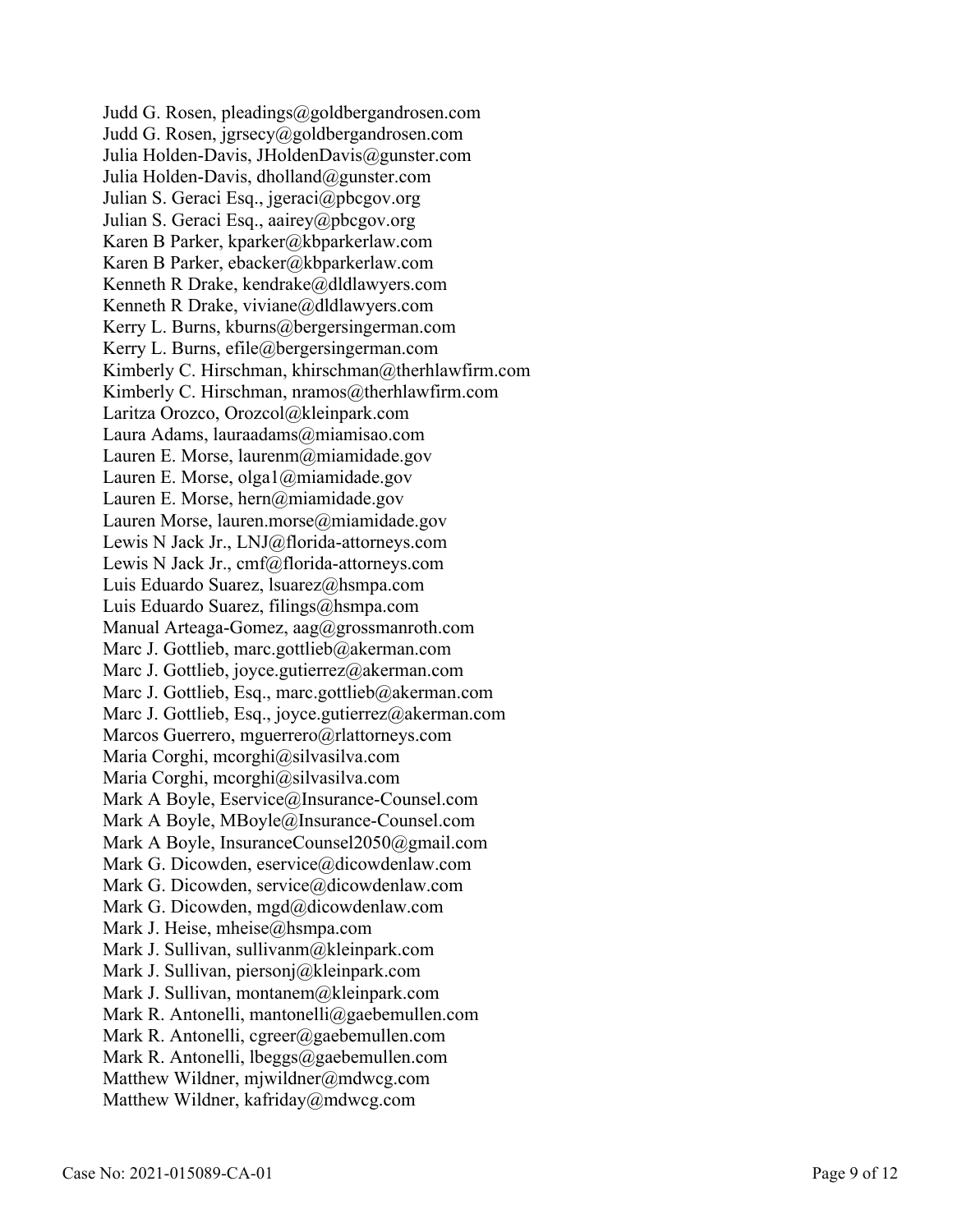Max Cory Rudolf, max.rudolf@akerman.com Max Cory Rudolf, thelma.white@akerman.com Meghan C Moore Moore, meghan.moore@flastergreenberg.com Meghan C Moore Moore, betty.plasencia@flastergreenberg.com Michael A. Hornreich, mhornreich@wwhgd.com Michael A. Hornreich, jmackdanz@wwhgd.com Michael Caballero, mcaballero@hsmpa.com Michael F. Suarez, MFS-KD@kubickidraper.com Michael F. Suarez, mfs@kubickidraper.com Michael I. Goldberg, michael.goldberg@akerman.com Michael I. Goldberg, charlene.cerda@akerman.com Michael I. Goldberg, kimberly.smiley@akerman.com Michael J Thomas, thomasmic@gtlaw.com Michael J Thomas, cordovam@gtlaw.com Michael J Thomas, flservice@gtlaw.com Michael S Hooker, michael.hooker@phelps.com Michael S Hooker, guy.mcconnell@phelps.com Michael S Hooker, renee.hogue@phelps.com Mitchel Chusid, mchusid@ritterchusid.com Mitchel Chusid, ifeliciano@ritterchusid.com Mitchel Chusid, ifeliciano@ritterchusid.com Mustafa Hasan Dandashly, pleadings@goldbergandrosen.com Mustafa Hasan Dandashly, mdandashly@goldbergandrosen.com Mustafa Hasan Dandashly, evelyn@goldbergandrosen.com Oscar E. Marrero, oem@marrerolegal.com Patricia Melville, pmelville@hsmpa.com Paul A. Avron, pavron@bergersingerman.com Paul J. Schwiep, pschwiep@coffeyburlington.com Paul J. Schwiep, yvb@coffeyburlington.com Paul J. Schwiep, service@coffeyburlington.com Paul Jon Layne, playne@silvasilva.com Paul Jon Layne, mromera@silvasilva.com Paul Jon Layne, vramos@silvasilva.com Paul S Singerman, singerman@bergersingerman.com Paul S Singerman, asanchez@bergersingerman.com Paul S Singerman, efile@bergersingerman.com Paul Steven Labiner, Brandon@PIALawCenter.com Paul Steven Labiner, virginia@pialawcenter.com Rachel Charys John, rjohn@zdlaw.com Rachel Charys John, rjohn@zdlaw.com Rachel Charys John, rjohn@zdlaw.com Rachel W. Furst, rwf@grossmanroth.com Rachel Wagner Furst, rwf@grossmanroth.com Ralph George Patino, service@patinolaw.com Ralph George Patino, rpatino@patinolaw.com Ralph George Patino, cluna@patinolaw.com Rami Shmuely, pleadings@cmslawgroup.com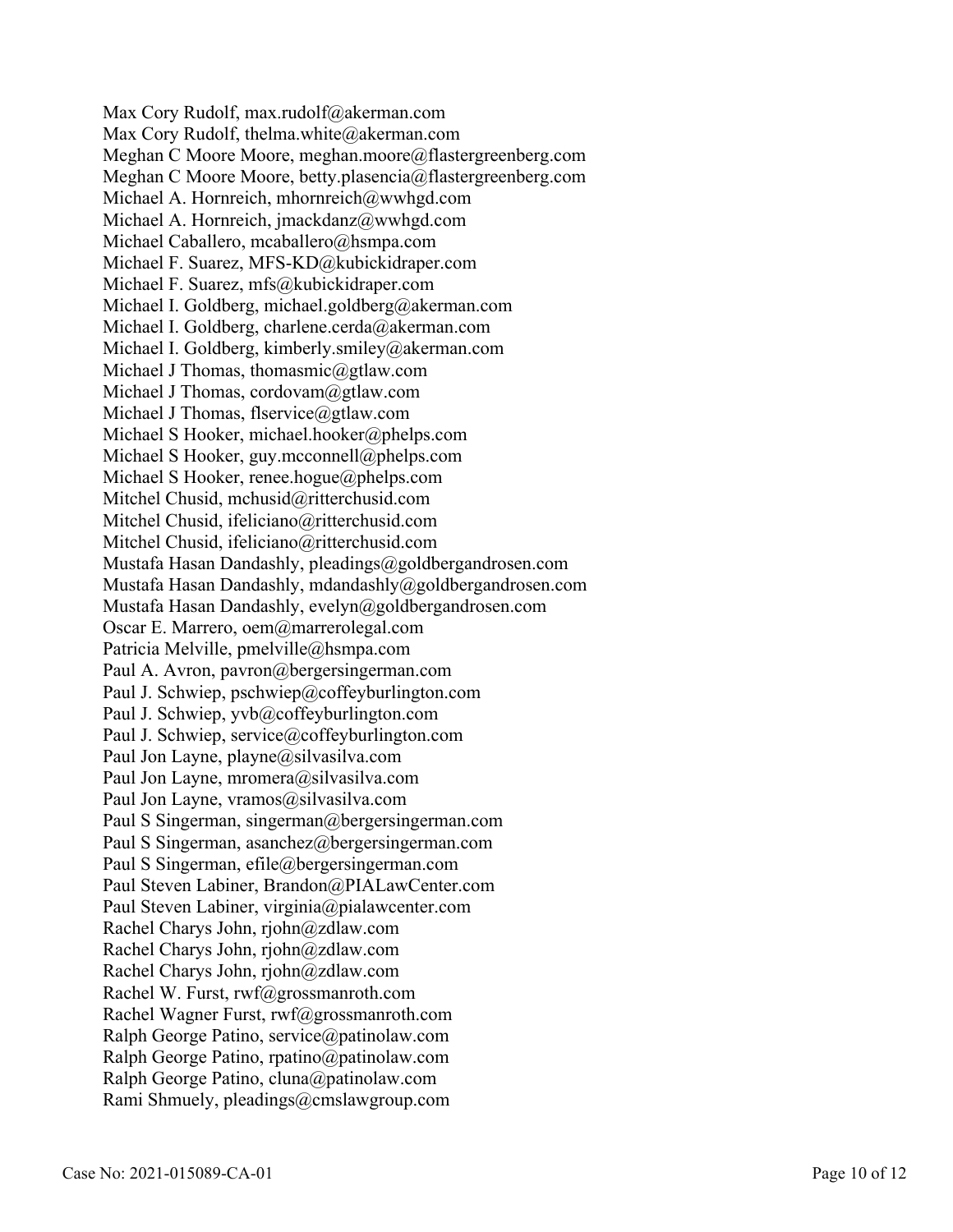Rami Shmuely, rshmuely@cmslawgroup.com Randy M Weber, rmweber@pwdlawfirm.com Randy M Weber, ngarcia@pwdlawfirm.com Ricardo Manoel Martinez-Cid, rmcid@podhurst.com Ricardo Manoel Martinez-Cid, RMCTeam@podhurst.com Ricardo Manoel Martinez-Cid, lbarrington@podhurst.com Robert J Squire, rsquire@rlattorneys.com Robert J Squire, pcarvajal@rlattorneys.com Robert J. Mongeluzzi, rmongeluzzi@smbb.com Robert J. Mongeluzzi, jgoodman@smbb.com Robert J. Mongeluzzi, sdordick@smbb.com Robert L Switkes, Rswitkes@switkeslaw.com Robert L Switkes, paralegal@switkeslaw.com Robert L Switkes, bzappala@switkeslaw.com Robert M Klein, kleinr@kleinpark.com Robert M Klein, piersonj@kleinpark.com Robert M Klein, carrillom@kleinpark.com Rosalyn Lax, rlax@hsmpa.com Ross D. Ginsberg, rginsberg@wwhgd.com Ross D. Ginsberg, dmallqui@wwhgd.com Ruben Honik, ruben@honiklaw.com Ryan A Waton, rwaton@zdlaw.com Ryan J. Yaffa, rjy@grossmanroth.com Ryan M. Charlson, ryan.charlson@csklegal.com Ryan M. Charlson, nicole.kaufman@csklegal.com Ryan Thomas Hopper, hopperr@gtlaw.com Ryan Thomas Hopper, ryan.t.hopper@gmail.com Ryan Thomas Hopper, thomasm@gtlaw.com STEVEN JEFFREY BRODIE, sbrodie@carltonfields.com STEVEN JEFFREY BRODIE, ldelpino@carltonfields.com Sarah Jayne Cohen, sarah.cohen@hoganlovells.com Sarah Jayne Cohen, beth.moon@hoganlovells.com Sarah Jayne Cohen, miamidocketing@hoganlovells.com Scott Andrew Hiaasen, shiaasen@coffeyburlington.com Scott Andrew Hiaasen, lperez@coffeyburlington.com Scott Andrew Hiaasen, service@coffeyburlington.com Scott D. Rembold, srembold@therhlawfirm.com Scott D. Rembold, courtdocs@therhlawfirm.com Sergio L Mendez, sergio@mendezandmendezlaw.com Sergio L Mendez, service@mendezandmendezlaw.com Seth M Lehrman, staff.efile@epllc.com Seth M Lehrman, seth@epllc.com Seth M Lehrman, iris@epllc.com Seth M Schimmel, seth.schimmel@phelps.com Seth M Schimmel, yolanda.vazquez@phelps.com Seth M Schimmel, nicole.marsade@phelps.com Shannon Lyn Nunez del Prado, sdelprado@pwdlawfirm.com